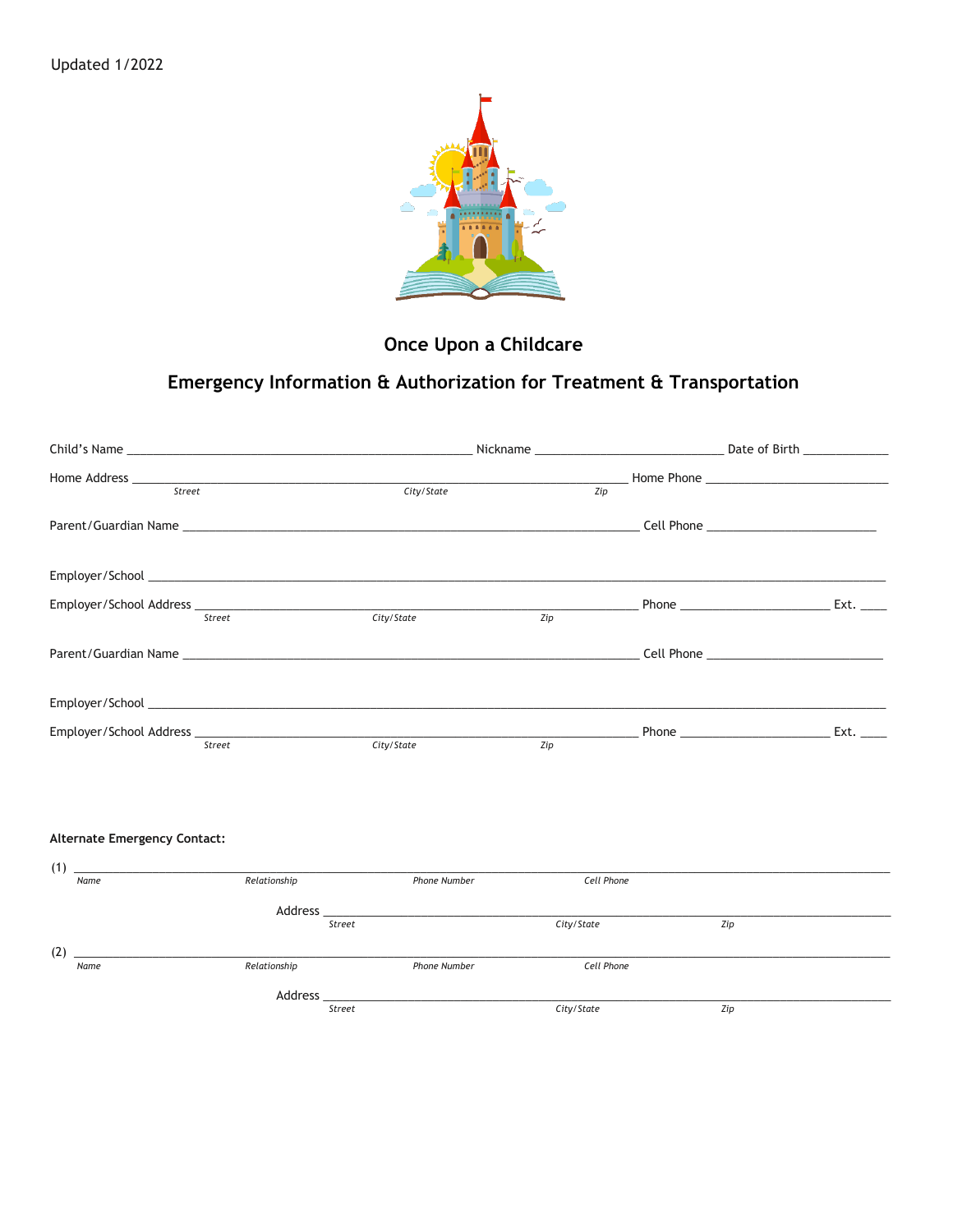## Updated 1/2022

## **Additional Person(s) Authorized to Pick up Child:**

| (1) |      |              |                     |              |     |  |
|-----|------|--------------|---------------------|--------------|-----|--|
|     | Name | Relationship | <b>Phone Number</b> | Cell Phone   |     |  |
|     |      |              |                     |              |     |  |
|     |      | Street       |                     |              | Zip |  |
| (2) |      |              |                     |              |     |  |
|     | Name | Relationship | <b>Phone Number</b> | Cell Phone   |     |  |
|     |      |              |                     |              |     |  |
|     |      | Street       |                     | City/State   | Zip |  |
|     |      |              |                     |              |     |  |
|     |      |              |                     |              |     |  |
|     | Name |              | Address (if known)  | Phone Number |     |  |
|     |      |              |                     |              |     |  |
|     |      |              |                     |              |     |  |
|     |      |              |                     |              |     |  |
|     |      |              |                     |              |     |  |
|     |      |              |                     |              |     |  |
|     |      |              |                     |              |     |  |
|     |      |              |                     |              |     |  |
|     |      |              |                     |              |     |  |
|     |      |              |                     |              |     |  |
|     |      |              |                     |              |     |  |
|     |      |              |                     |              |     |  |
|     |      |              |                     |              |     |  |
|     |      |              |                     |              |     |  |

**Authorization for emergency medical care and transportation:**

In the event of an emergency I hereby give my permission for childcare staff to access emergency medical services for my child, including transport to the nearest health care facility, to receive emergency medical or surgical care and treatment. It is understood that a conscientious effort will be made to locate me, and I accept the expense of care and transport. I agree to review and update this information whenever a change occurs and at least once annually.

| Parent/Guardian Signature     |      | Date           | Parent/Guardian Signature | Date       |
|-------------------------------|------|----------------|---------------------------|------------|
|                               | Name | <b>Address</b> | Phone                     | Cell Phone |
|                               |      |                |                           |            |
|                               |      |                |                           |            |
| Review Date <b>Example 20</b> |      |                |                           |            |
|                               |      |                |                           |            |
|                               |      |                |                           |            |
|                               |      |                |                           |            |